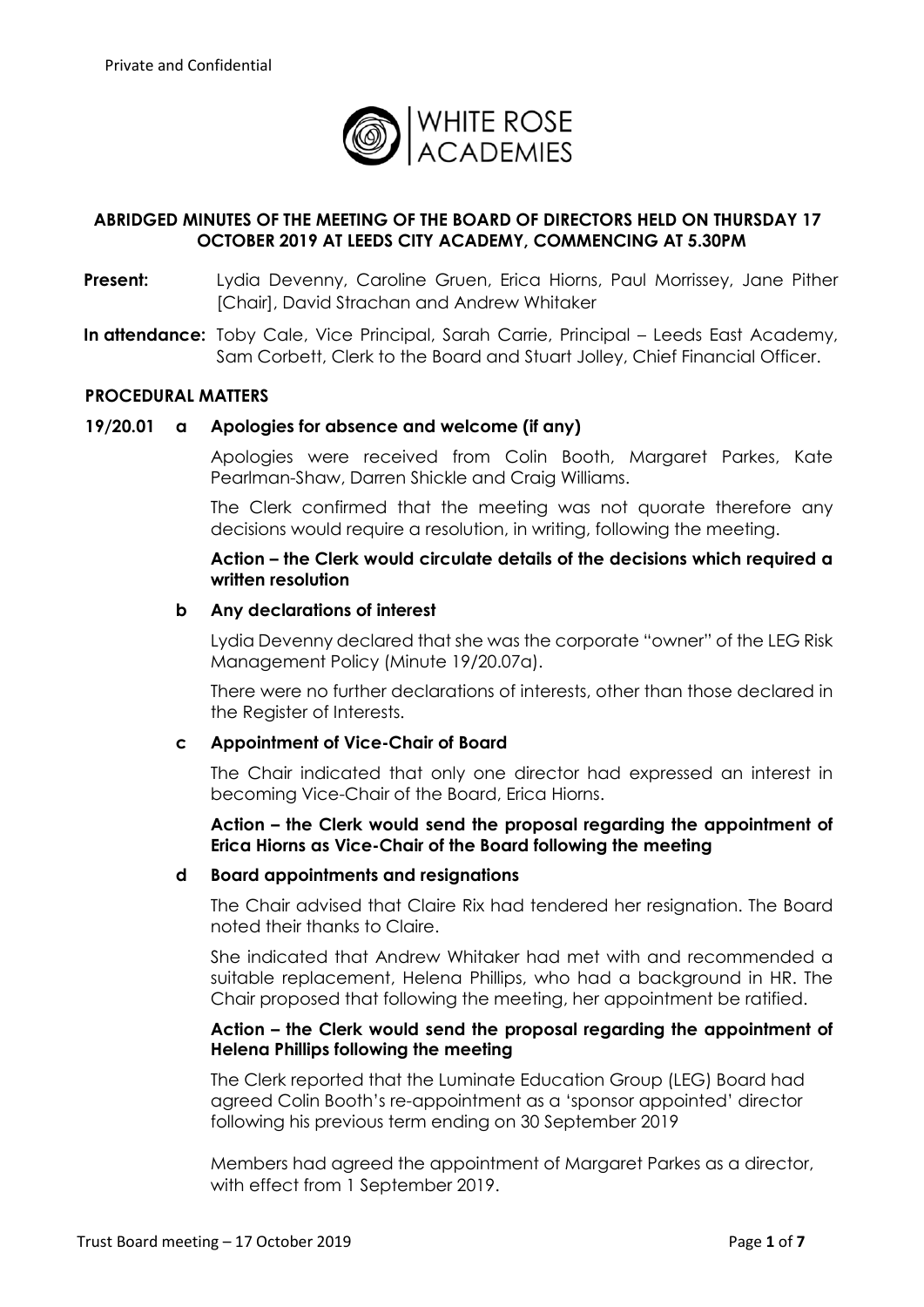## **BOARD MINUTES AND MATTERS ARISING**

### **19/20.02 a Minutes of Board meeting held on 4 July 2019**

The Minutes of the Board meeting held on 4 July 2019 were considered and approved by the Chair.

**Resolved – The Minutes of the Board meeting held on 4 July 2019 were approved as a correct record by the Chair.**

#### **b Matters arising**

### **i Summary produced by Clerk**

The summary of matters arising to date was considered.

With regard to Minute 18/19.66b, relating to the SIMS malfunction, the CFO advised that the police investigation had concluded.

The Executive Principal (EP)advised that the matter would be considered at the next Trust Leadership Group Meeting and reminded the Board that appropriate safeguards were in place to minimise the likelihood of reoccurrence.

With regard to Minute 18/19.68c, relating to a thank you letter to Mark Feldman, the Chair confirmed that the letter had been sent.

The Clerk updated the log to reflect discussion confirming the status of each item.

## **ii Any other matters arising**

No other matters were raised.

## **COMMUNICATIONS**

#### **19/20.03 a Chairs' & Directors' communications**

The Chair thanked the Board for their contribution to the 1:1 meetings held over the summer.

The Chair referred to a presentation at the LEG Board meeting from Leeds Learning Alliance. She indicated that they had expressed an interest in developing a partnership with WRAT, therefore she had asked them to present further information at the December WRAT Board meeting.

## **Action – the Clerk would include a presentation from Leeds Learning Alliance on the December Board Agenda**

The Chair provided an update in relation to a recent Regional School Commissioner (RSC) event that she had attended. She indicated that she had spoken with both Lord Agnew and the RSC.

She reported that she was continuing to work with closely the Board Development Advisor and would be inviting her to the January Board Away Day.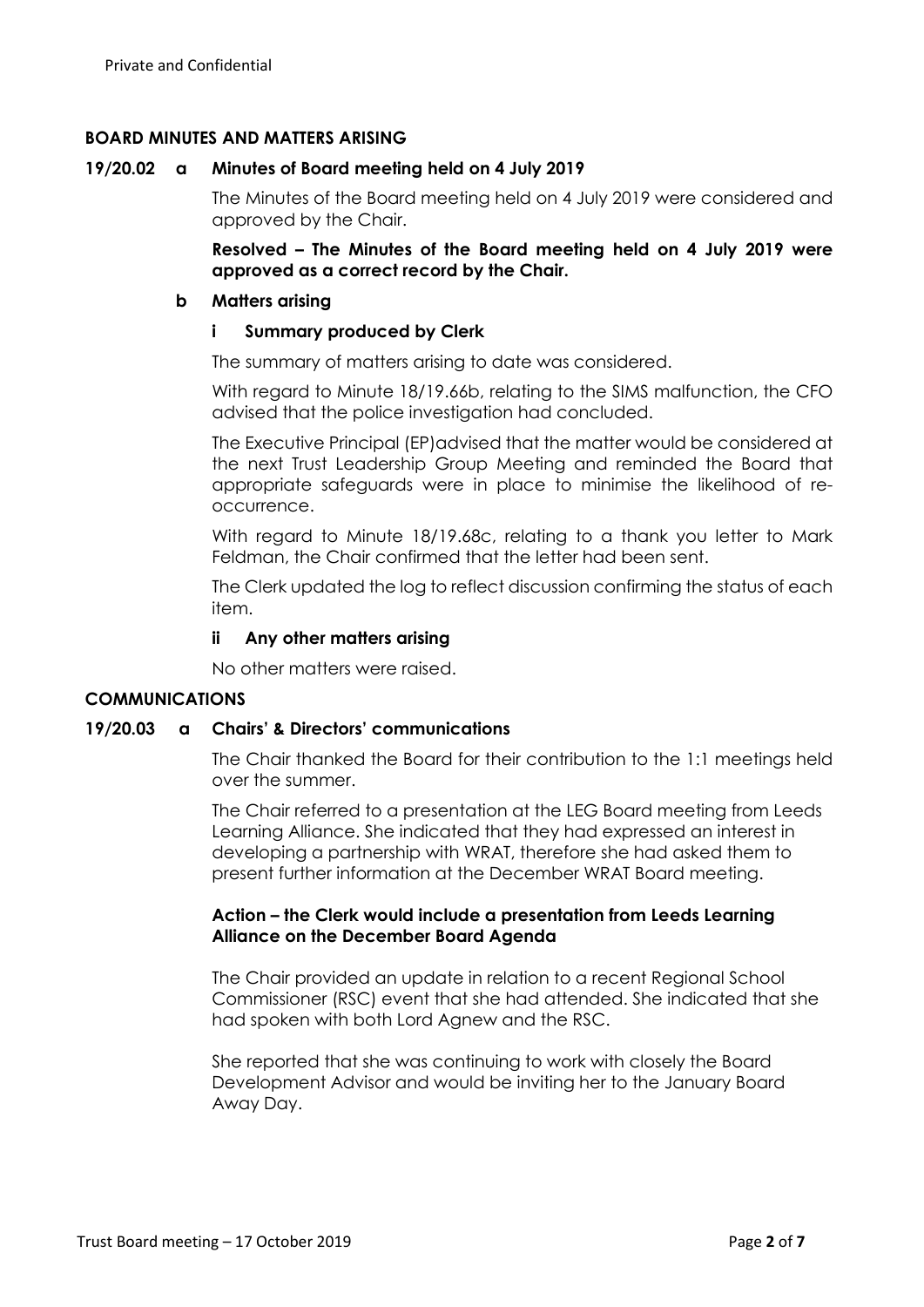Private and Confidential

## **b EP's communications**

The EP reported that the DfE's Schools Resource Management Advisor (SRMA) had been working closely with the Trust. He explained that it was common practice for a SRMA to work closely with Trust's considering considerable growth.

The EP articulated the positive feedback received from visitors attending the academies, details of which he advised were available through social media.

In response to a question regarding links with local sporting organisations, the EP confirmed that these links were already in place.

The EP shared details of the increasing number of partnerships with other Multi-Academy Trusts (MAT). It was suggested that Board members meet with representatives from other MATs.

## **Action – the EP to organise for Board members to meet with representatives from other Multi-Academy Trusts where feasible**

## **c Any matters referred by LABs**

No matters had been referred to the Board by the LABs.

## **PERFORMANCE MANAGEMENT & SCRUTINY – SCHOOL IMPROVEMENT**

## **19/20.04 a Summer Examination Results (as circulated over the summer) & LEA plans for 2019/20**

Sarah Carrie delivered a presentation relating to the summer examinations results and plans for 2019/20 at Leeds East Academy.

Sarah referred to the challenges that she had been faced with.

In response to a question regarding union opposition, Sarah provided an overview of the issues.

In response to a question regarding the impact of changes in leadership, Sarah provided an overview of the issues she had inherited upon her commencement in post.

Discussion took place regarding community tensions. The EP advised that community relations remained settled. Work was ongoing by the local partnership committee that had been established at the time of the issues.

Following detailed discussion regarding the impact of incorrect data, Sarah explained that the Academy Development and Improvement Plan focused on using data intelligently to drive improvements. She intended to use national data as a benchmark to set half-termly KPIs, then carefully track and monitor progress. The intention was to streamline systems to ensure a simple and unified approach**.**

The impact of the new ways of working during the first five weeks of term were shared with the Board.

The EP thanked Sarah for her presentation. He acknowledged the impact of the changes, which had been reflected in feedback he had received from staff and visible changes in pupils' attitudes.

# **b EP's Report & Data Dashboards**

## **i Executive Summary/narrative re dashboards**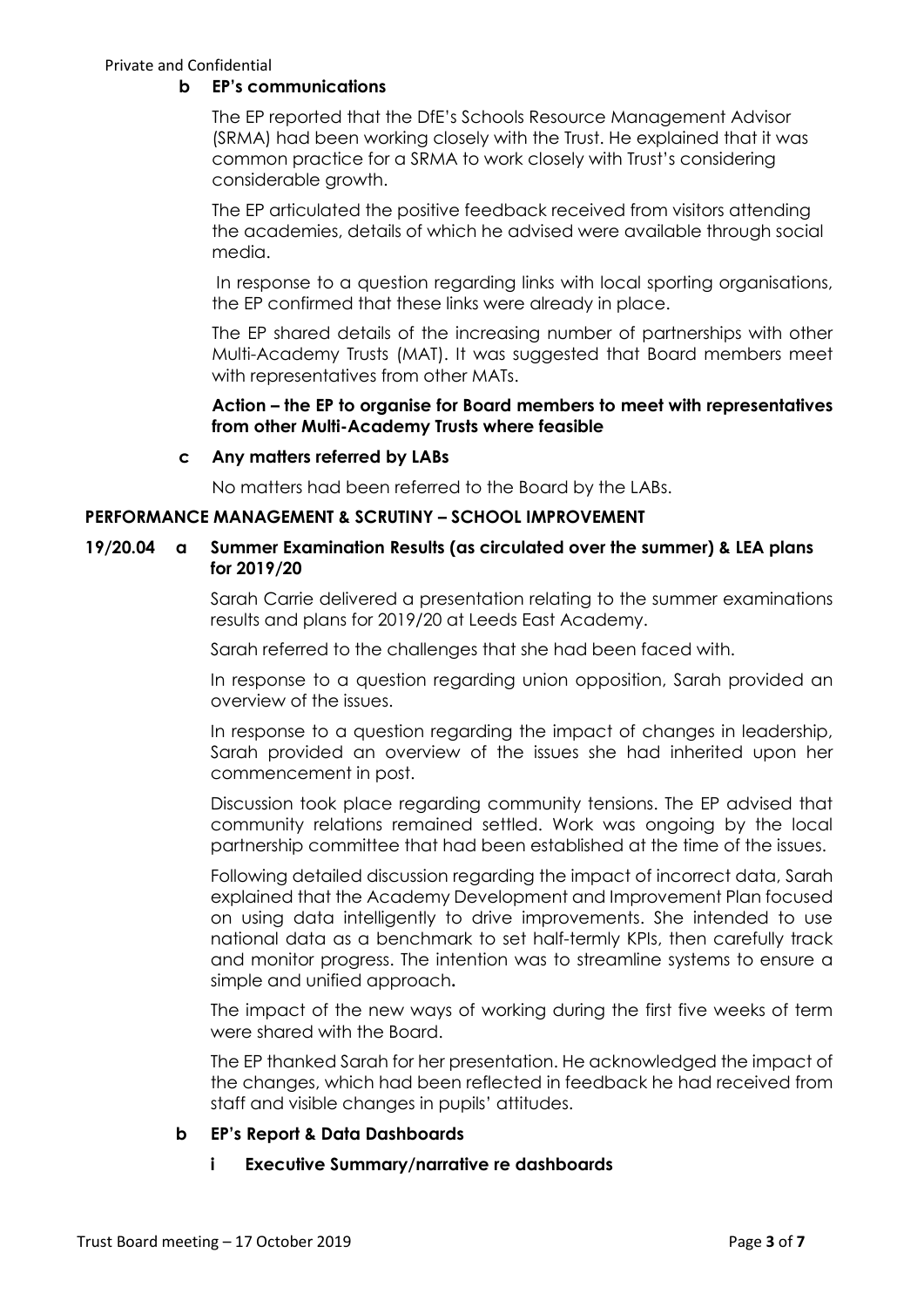#### Private and Confidential

The Board received and considered an Executive summary and narrative in relation to the dashboards. The Vice Principal (VP) provided a verbal summary.

The Board noted its thanks to the VP for the enhanced clarity provided by the new style of report.

In response to a question regarding conflicting data in the report, the VP clarified that the measures were not directly comparable as some covered terms one to four and others terms one to six.

The Board provided feedback in relation to reporting on Key Stage 3 data. The VP noted comments, which would be discussed with the EP following the meeting.

## **Action – the VP and EP would reflect on comments from the Board in relation to Key Stage 3 data**

#### **ii Outcomes dashboard**

The Board received and considered the Outcomes Dashboard.

#### **iii PDBW dashboard**

The Board received and considered the PDBW Dashboard.

#### **iv SEND dashboard**

The Board received and considered SEND Dashboard.

#### **c Academy Improvement Partner Workplan**

The Academy Improvement Partner Workplan was received and noted. Erica Hiorns indicated that the Board's feedback had been considered when the plan had been developed.

## **d Board Working Parties Update**

The Board received and noted the update from the Board Working Parties on the progress towards developing a Trust strategy.

## **FREE SCHOOL APPLICATIONS**

## **19/20.05 a Free School Applications (3-16 Special School pre-circulated for approval late September)**

The EP delivered a presentation regarding free school applications. He explained that the RSC was supportive of the Trust's growth plans and that the Local Authority were keen to work with MATS focussed on inclusivity. He outlined the RSC's strategy in relation to merging smaller, underperforming Trusts. He indicated that it was imperative that the Trust did not fall into this category.

The EP highlighted the support and advice received from other MATs during the application stage.

The EP apologised for the late notice when circulating the 3-16 special school application, indicating that future applications would be circulated eight days in advanced of the deadline.

It was suggested that future applications be brought to the Board's attention, prior to commencing the application process, which was agreed.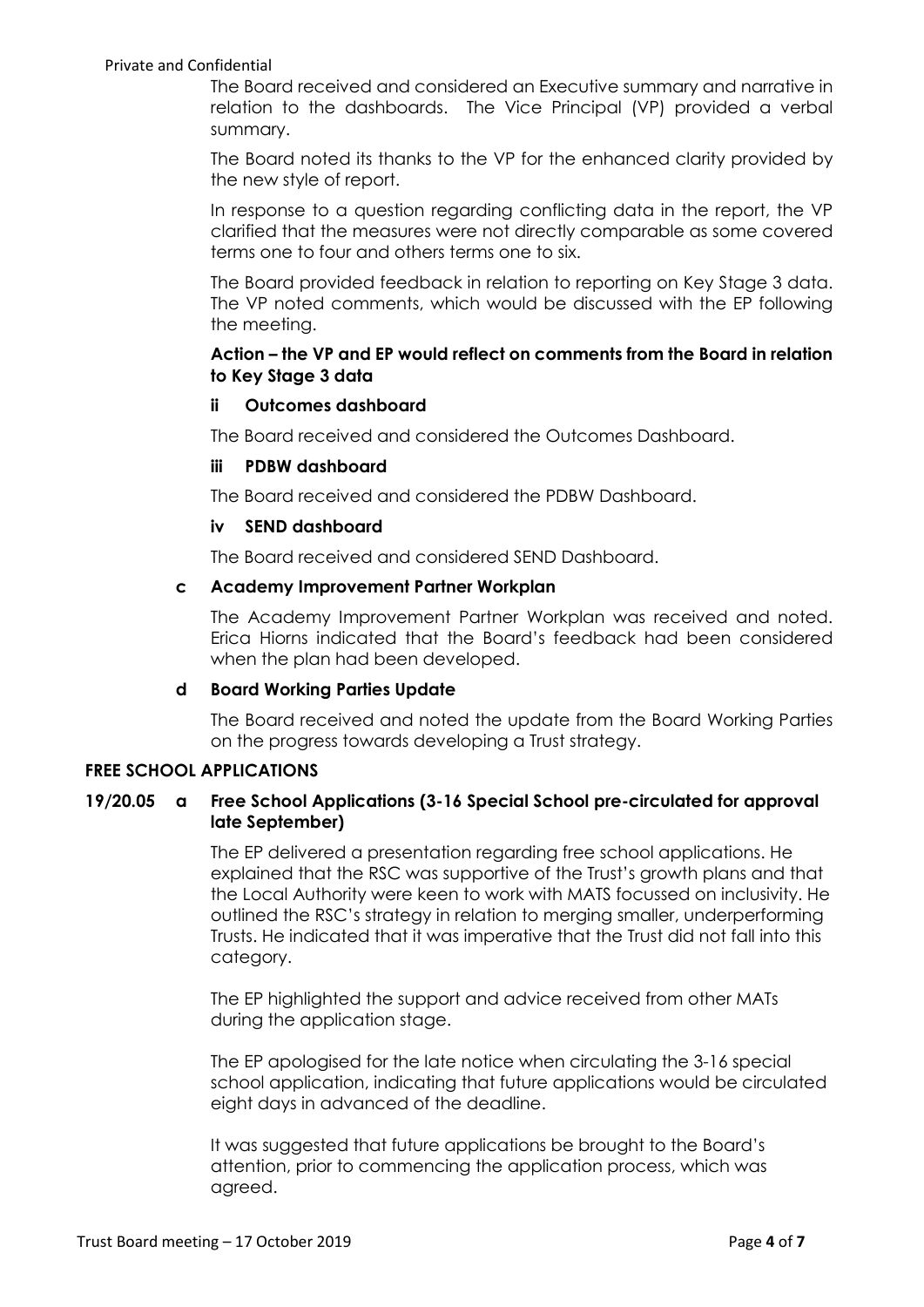After detailed consideration, the Board thanked the EP for the update.

## **AUDIT & FINANCE MATTERS**

## **19/20.06 Audit and Finance Committee feedback, including reports recommended for approval**

### **a Minutes of Audit & Finance meeting held on 7 October 2019**

The Board received and noted the minutes of the Audit and Finance meeting held on 7 October 2019.

#### **b WRAT Financial Regulations**

The Board received and considered the updated WRAT Financial Regulations. It was noted that the Audit and Finance Committee recommended approval.

**Action – the Clerk would include the WRAT Financial Regulations on the report detailing actions requiring written resolution**

#### **Reports for the Board**

#### **c Financial Performance Report – 31 August 2019**

The Board received and considered the Financial Performance Report, which outlined the financial position for the period ending 31 August 2019.

The CFO indicated that the report had been updated following the Audit and Finance meeting. He drew attention to the latest outturn position the approved budget position.

He provided an update in relation to key risks, including the recent dialogue with the ESFA in relation to clawback of funding.

The cashflow detailed in the report reflected receipt of the 2017/18 Pupil Number adjustment (PNA) for Leeds East in October 2019.

He indicated that a review of expenditure would improve the postiion further.

## **d Chairs review of Management Accounts**

The Chair indicated that she had continued to review the management accounts on a monthly basis.

### **e Investment in the academies' IT infrastructure**

The Board received and noted the report relating to IT investment, which had been reviewed by the Audit and Finance Committee.

## **f VFM Reviews (pre report for inclusion in Annual Report & A/Cs)**

The Board received and considered the Value for Money report which provided an overview of the activities that had been undertaken during 2018/19 in order to ensure that the Trust secured value for money when deploying its financial resources.

The Board considered the statement on the Review of Value for Money, which would be included within the Governance Statement in the Annual Report & Accounts. The Board supported the proposed wording.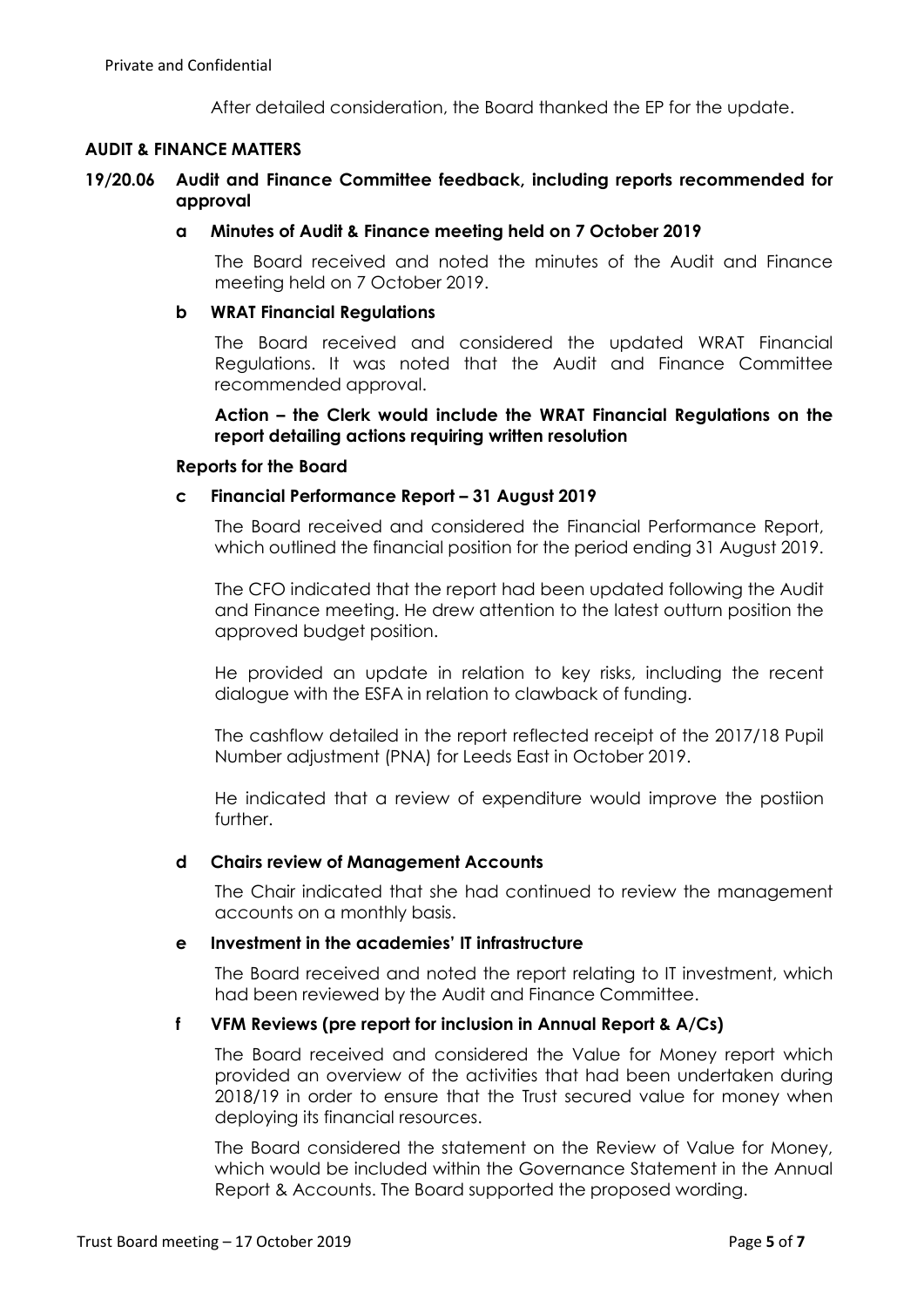# **g Governance Report (pre report for inclusion in Annual Report & A/Cs)**

The Board received and considered the proposed Governance Statement, which would be included within the Governance Statement in the Annual Report & Accounts. The Board supported the proposed wording.

## **h Risk Register – September 2019**

The Board received and noted the latest risk register.

## **For information**

## **i Academies Financial Handbook**

The Board received and noted the revised Academies Financial Handbook.

# **POLICIES**

## **19/20.07 a LEG Risk Management Policy**

The Board received and considered the LEG Risk Management Policy. It was noted that the Audit and Finance Committee recommended approval.

## **Action – the Clerk would include the LEG Risk Management Policy on the report detailing actions requiring written resolution**

## **b Anti Fraud, Corruption and Bribery Policy**

The Board received and considered the Anti-Fraud, Corruption and Bribery Policy. It was noted that the Audit and Finance Committee recommended approval.

## **Action – the Clerk would include the Anti-Fraud, Corruption and Bribery Policy on the report detailing actions requiring written resolution**

## **c Revised Complaints Policy**

The Board received and considered the revised Complaints Policy. It was noted that the Audit and Finance Committee recommended approval.

## **Action – the Clerk would include the Complaints Policy on the report detailing actions requiring written resolution**

## **GOVERNANCE MATTERS**

## **19/20.08 a Appointment of Chair & Vice-Chair of A&F Committee**

The proposed appointments of the Audit and Finance Committee's Chair and Vice-Chair were noted.

**Action – the Clerk would include the appointment of the Audit and Finance Committee's Chair and Vice-Chair on the report detailing actions requiring written resolution**

# **b Appointment of Link Directors (E&D, H&S, SEND and Safeguarding)**

The Board discussed the appointment of link directors. It was agreed that due to limited attendance, this item would be discussed at the next meeting.

**Action – the Clerk would add Appointment of Link Directors to the December meeting agenda** 

## **c LAB matters :**

**i LAB appointments**